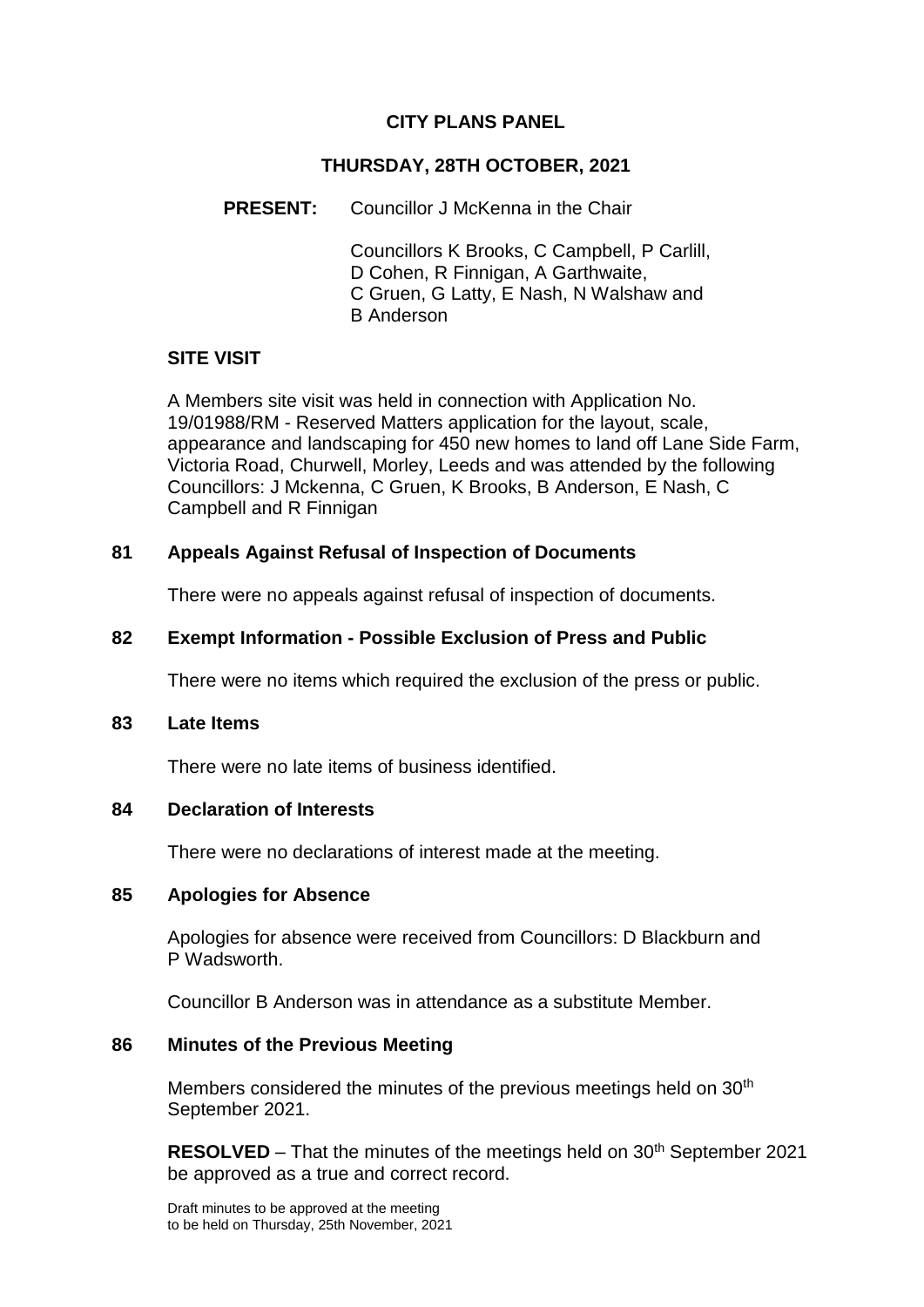#### **87 Matters Arising from the Minutes**

There were no issues raised under matters arising.

#### **88 Application No. 19/01988/RM - Reserved Matters application for the layout, scale, appearance and landscaping for 450 new homes, pursuant to Outline Application 16/02988/OT Land off Lane Side Farm, Victoria Road, Churwell, Morley, Leeds**

With reference to the meeting of  $8<sup>th</sup>$  July 2021 and the decision to defer determination of the application to await further information on the drainage issues, clarification around the provision of a Primary School, details around biodiversity and climate change measures and further discussions to take place on design quality including the street scene.

The Chief Planning Officer submitted a report which indicated that the applicant had discussed the above issues with the Local Planning Authority and had carried out further investigations and were now providing additional information to demonstrate that the proposal were acceptable in these regards.

Site photographs and plans were displayed and referred to throughout the discussion of the application.

The Planning Case Officer addressed the Panel, speaking in detail about the proposal with emphasis on the following issues, raised previously, at the meeting held on 8<sup>th</sup> July 2021:

- Drainage Strategy
- Location of the School
- A further Ecological Assessment of the site
- An Energy Efficiency and Renewables Plan
- A Car Charging Point Schedule and a Highways Technical Note

The Planning Case Officer reported the receipt of 44 further representations from members of the public, there was also a further representation from former Councillor T Leadley. All representations received raised no new issues, all material considerations having been previously considered and dealt with.

Members raised the following questions to officers:

- Referring to the drainage requirements, Members asked if the run-off calculations had been finalised
- The provision of a school within the site, how many pupils would it accommodate and how many children could this development put into the school? What was the potential for the school use by those living in the surrounding area?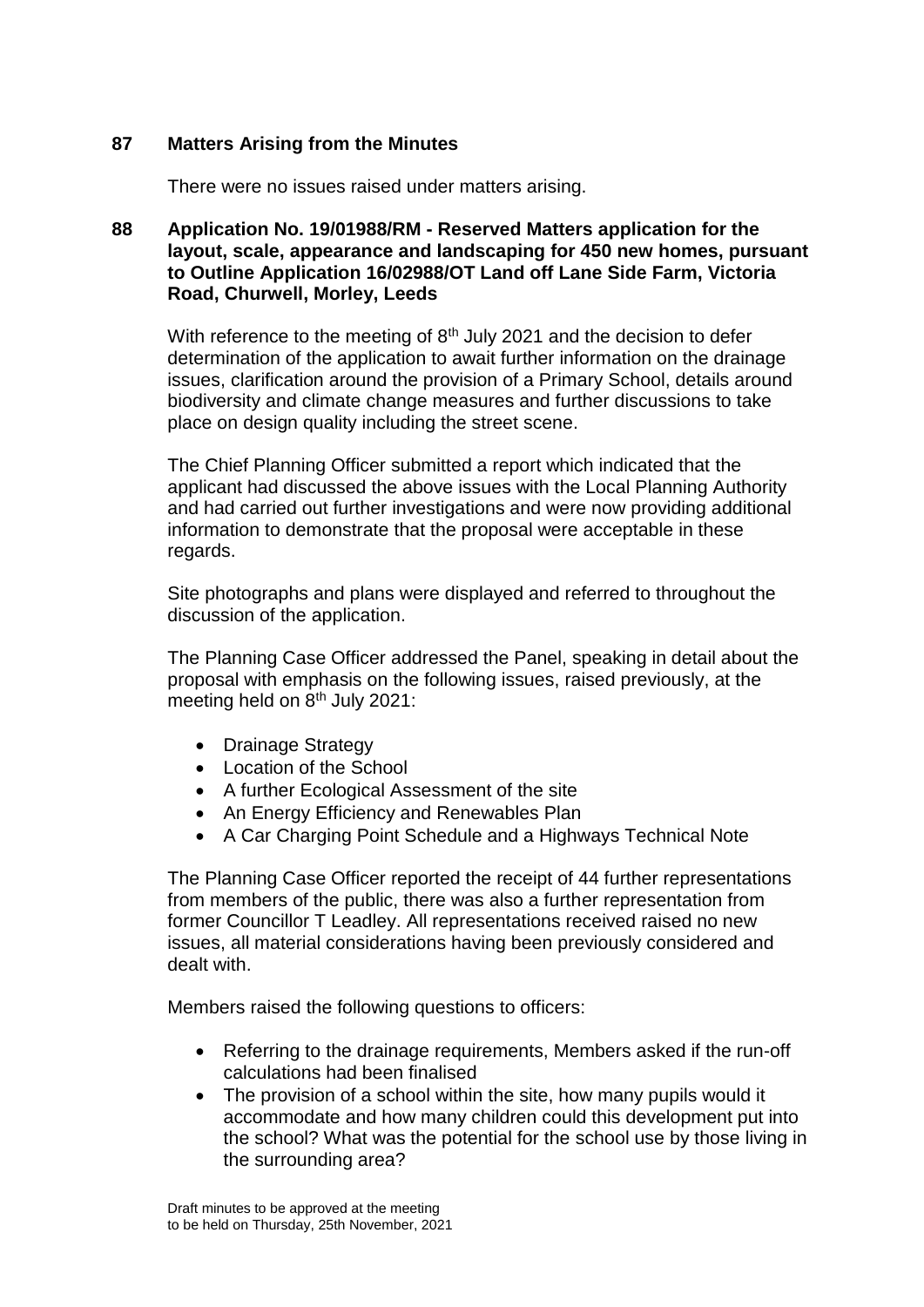- There was one access road onto the site plus a track and entrance which could be used by emergency vehicles, were there any measures to be put in place to stop local residents using the emergency entrance
- The character/ design of the dwellings, was inspiration taken from the nearby 1970's buildings
- Would the build period for the whole site result in three different building standards (environmental policies we were in a period of transition)
- How would the off-site biodiversity area be managed
- The segregated cycle path and foot-links, what means would be put in place to stop motorists using segregated spaces or parking on the grass verges in between
- The first 50 dwellings would be constructed using existing building standards and would require retrofitting as new building standards are introduced, why not pause development to await the introduction of new standards, reducing the need to retrofit
- Would a fund be set aside by the developer to assist in the retrofitting of properties constructed in earlier phases.
- Would it be correct to assume that this development would not be sufficient to feed a two-form entry school, if that was the case, would a school be required
- If the school was not required (up to 10 years to make that decision) what would happen to the land after that
- Referring to the computer-generated images (CGI's) provided by the developer, it was suggested that the images presented may not resemble the finished development.
- It was highlighted that some dwellings would not be complete until 2030, could there be a requirement for future energy sources to be included
- A number of Members expressed disappointment with the design, the type/ colour of the materials to be used and layout of the scheme and asked if further discussions could take place with the developer
- Were there any measures to be included which would make it a safe area (Designing out crime)

In responding to the issues raised, officers and representatives of the applicant said:

- The Principal Engineer (Drainage) reported that the discharge had been fixed at 4.7 litres per second
- The Planning Manager (Children & Families) suggested the school would be a two-form entry accommodating up to 420 pupils. Based on 450 dwellings which would equate to 150 pupils, 16 per year group (Reception – Year 6)
- The LCC Highway Officer said full details were still awaited (Conditions 31 & 33 referred) but it was intended that bollards would be incorporated into the emergency access route to prevent general vehicular egress onto Victoria Road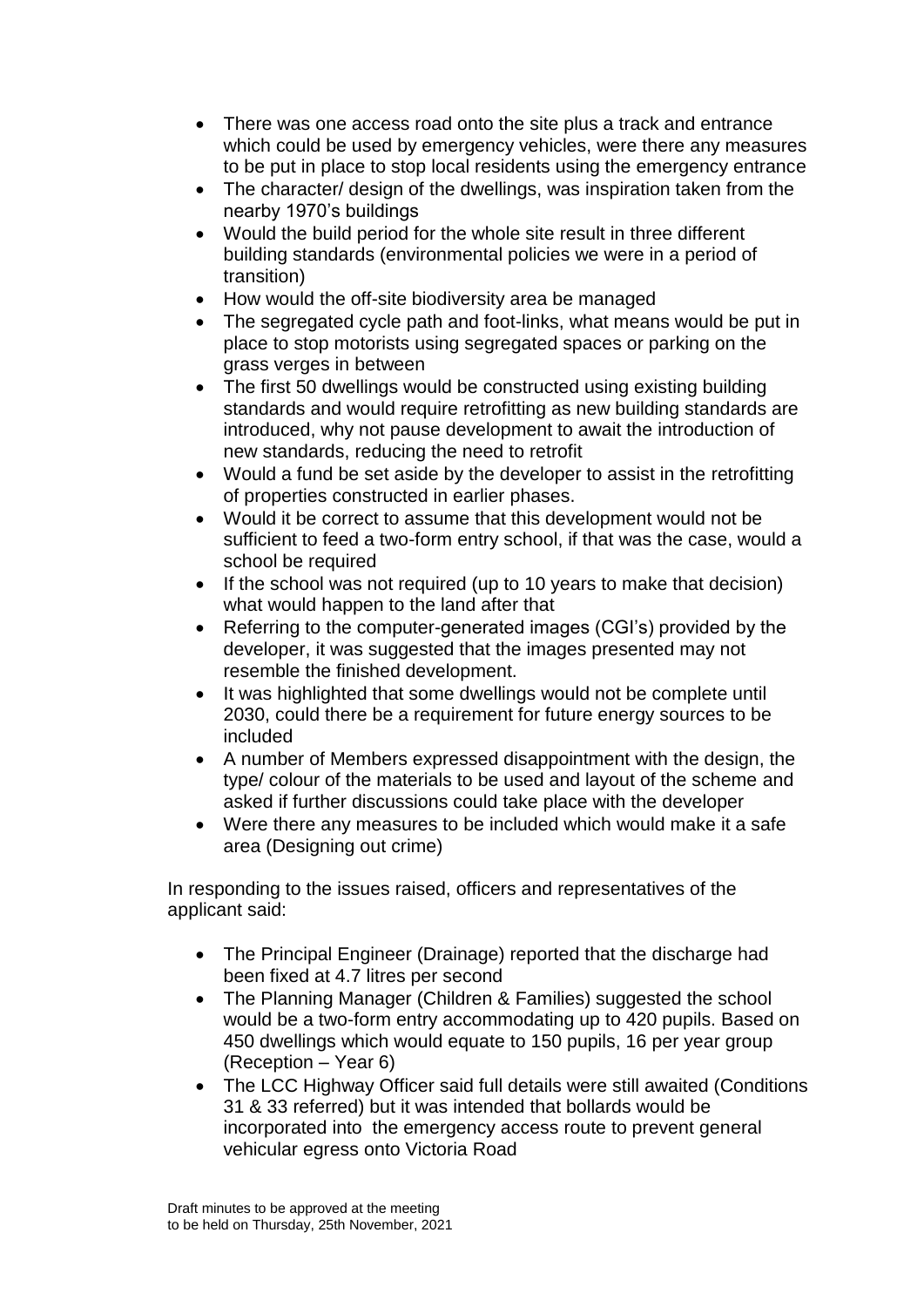- The LCC Design Officer suggested that a development of 450 dwellings would form its own character, the brick and stone detailing was not driven from one concept but would be linked to the wider area
- Members were informed that environmental policies and Building Regulations would change throughout the course of the build, resulting in new standards in terms of renewables and insulation
- The Principal Engineer (Drainage) said the intention and requirement was to produce a Management Plan for the entire site, the management for the off-site biodiversity area would be included within the plan following consultation with the ecology consultant
- The Planning Case officer said the segregated area could be controlled through Traffic Regulation Orders or alternatively by possible condition requiring a physical measure
- The applicant's representative said to pause the development (everything) to await the introduction of the new standards would be "taking a leap of faith", continuing with the development was in line with existing planning policy
- The Planning Case Officer confirmed there were no additional funds for retrofitting, the development was in line with existing policy and outlined within the Section 106 Agreement
- The Planning Manager (Children & Families) said the proposed school was always seen as taking children from the wider area, not just this development. Members were informed that since 2017 the birth rate had dropped by 10% in the Morley area so there was less need for the school in this area in the near term. The Planning Manager (Children & Families) suggested that "as things stand it was unlikely that a school would be required"
- The Planning Manager (Children & Families) said the land does not transfer to the local authority, should they not take up the offer. The Planning Case Officer suggested that the developer may then seek approval for an alternative use or development, but the Authority would have the control to determine this at the time.
- The applicant's representative said the development would create its own character. The CGI's highlighted the open space / greenspace which were generated from key locations within the site
- The Planning Case Officer said the Developer was currently trialling other energy sources at different locations in the country
- The Planning Case Officer said lengthy discussions on design had taken place, with the consensus that good quality materials were to be used. The design, with three character areas within the site was looking at the setting as a whole and could be subjective to different individuals
- The applicant's representative said creating a safe area was about more than just good lighting but also "having eyes on site" and not creating high boundaries. The grouping of, and orientation of houses means that they would look out onto open spaces and each other and lead to natural surveillance a safer environment.

In offering comments Members stated the following: